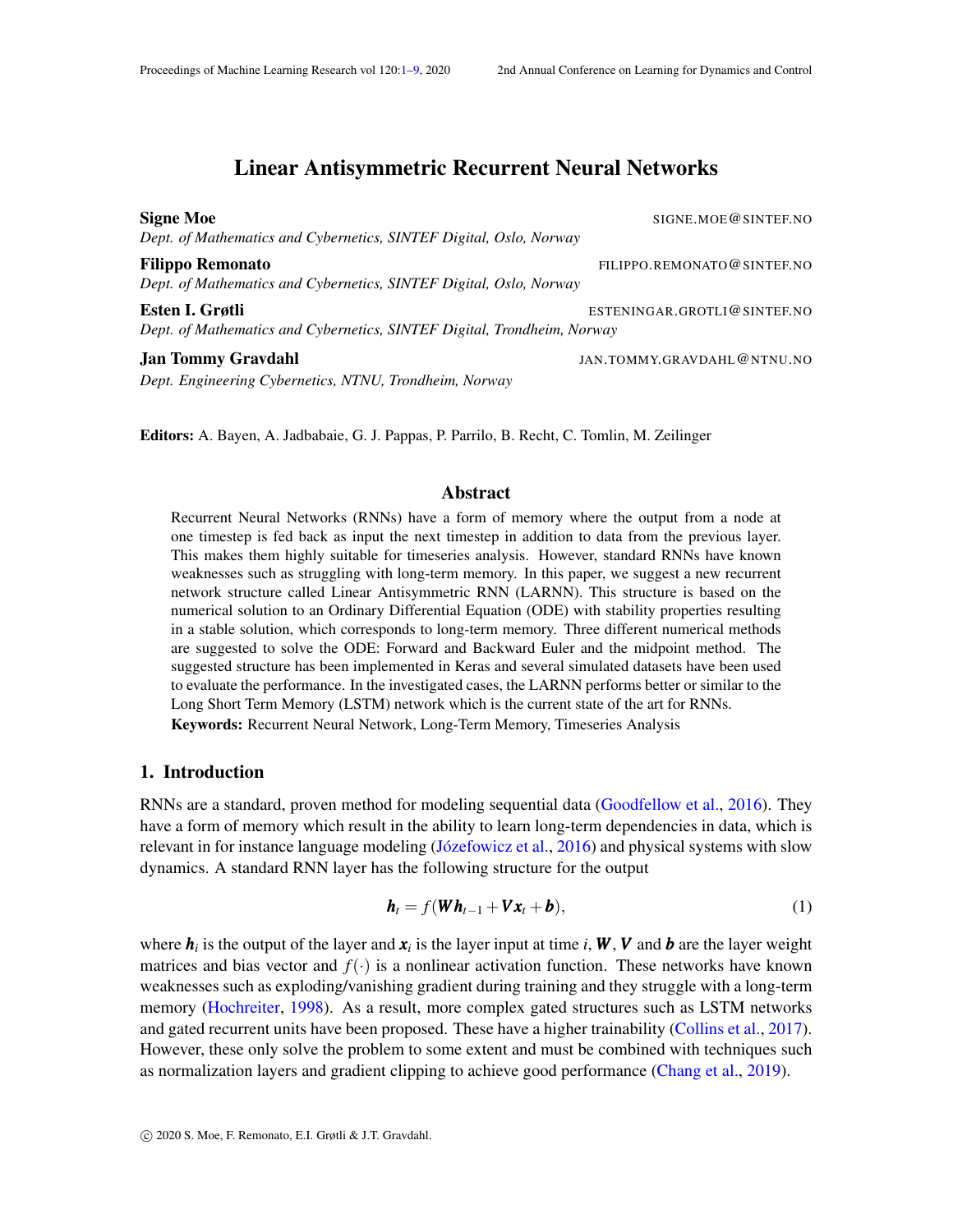The memory of a network is related to the sensitivity of the network prediction with respect to a perturbation in the input [\(Samarasinghe,](#page-8-6) [2016\)](#page-8-6). Thus, an input-sensitive network implies that the output is unstable with respect to the input, i.e. a small change in the input results in a large change in the state *h*. Similarly an input-insensitive network implies that the output is insensitive with respect to the input. For RNNs in particular, the input to the network is a sequence of length *k* (often referred to as the number of steps)  $\mathbf{x} = [\mathbf{x}_1, ..., \mathbf{x}_k]$ . To ensure *long-term memory*, the final layer output  $h_k$  must be affected also by the first elements of *x*, i.e. a perturbation  $\Delta x$  in  $x_1$  (or any step) should lead to a change ∆*h* in the final state *h*k. In addition, to ensure a *consistent* memory, similar input sequences should result in similar layer outputs, i.e. the magnitude of ∆*h* should reflect the magnitude of ∆*x*.

In this paper, a new structure for RNNs is proposed based on the numerical solution to an ODE. The stability properties of this ODE are analyzed and proven to provide a network layer with a stable long-term memory. The proposed structure is inspired by the AntisymmetricRNN (ARNN) [\(Chang](#page-8-5) [et al.,](#page-8-5) [2019\)](#page-8-5), but addresses some of its shortcomings.

This paper is organized as follows; Section [2](#page-1-0) discusses the stability of ODE solutions and relates this to long-term memory of RNNs. The previously suggested ARNN is presented and discussed in Section [3](#page-1-1) before the LARNN is presented and analyzed in Section [4](#page-3-0) and implementation and evaluation are described in Section [5.](#page-4-0) Finally, conclusions are given in Section [6.](#page-7-0)

### <span id="page-1-0"></span>2. Stability of ODEs as a basis for RNNs

To achieve a network structure with the desired properties for consistent long-term memory, we consider the stability of solutions of ODEs.

Definition 1 *A solution y*(*t*) *of an ODE*

$$
\dot{\mathbf{y}}(t) = f(t, \mathbf{y}(t)) \tag{2}
$$

*with initial condition y*(0) *is* stable *if for any* ξ > 0 *there exists a* δ > 0 *such that any other solution*  $|\mathbf{y}(t)| \leq \delta$  *also satisfying*  $||\mathbf{y}(0) - \mathbf{y}(0)|| \leq \delta$  *also satisfies*  $||\mathbf{y}(t) - \mathbf{y}(t)|| \leq \xi \; \forall \; t \geq 0$ . *It is* asymptotically stable *if*  $||y(t) - \bar{y}(t)|| \rightarrow 0$  *as*  $t \rightarrow \infty$ *.* 

Here,  $\dot{y}$  denotes the derivative of  $y$  with respect to time. Figure [1](#page-2-0) illustrates the behavior of asymptotically stable, stable and unstable solutions  $y(t)$ . An asymptotically stable solution has no long-term memory since the long-term solution is independent of the initial condition, whereas a small perturbation in the initial condition of an unstable solution might lead to infinitely large differences in the state evolution over time. For regression tasks, similar input sequences should result in similar, but not equal, states *h*. Thus, it is desirable to design a RNN structure which possesses the qualities of a stable ODE solution as by Definition 1.

#### <span id="page-1-1"></span>3. Antisymmetric RNNs

This section describes the AntisymetricRNNs as proposed by [\(Chang et al.,](#page-8-5) [2019\)](#page-8-5). The ARNN structure is defined as

<span id="page-1-2"></span>
$$
\boldsymbol{h}_t = \boldsymbol{h}_{t-1} + \varepsilon f(\boldsymbol{W}_h \boldsymbol{h}_{t-1} + \boldsymbol{V} \boldsymbol{x}_t + \boldsymbol{b}),
$$
\n(3)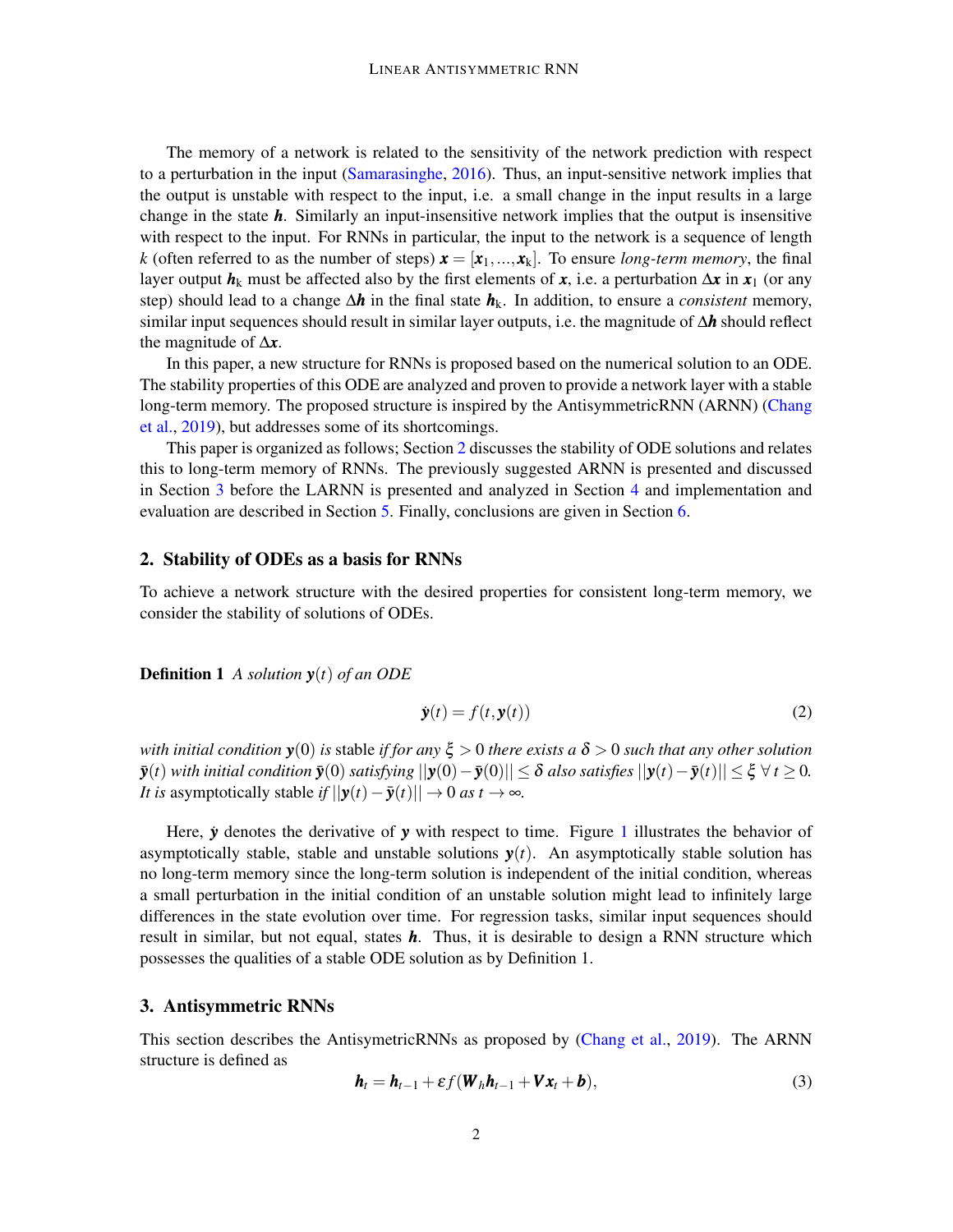<span id="page-2-0"></span>

Figure 1: Stability of ODE solutions with different initial conditions: *(a)* asymptotically stable the solutions converge into one another,  $(b)$  stable - the solutions remain close to one another,  $(c)$ unstable - the solutions diverge away from each other.

which is the Forward Euler numerical solution with timestep  $\varepsilon > 0$  to the ODE

<span id="page-2-1"></span>
$$
\dot{\boldsymbol{h}} = f(\boldsymbol{W}_h \boldsymbol{h} + \boldsymbol{V} \boldsymbol{x} + \boldsymbol{b}). \tag{4}
$$

Here,

$$
\boldsymbol{W}_h = \boldsymbol{W} - \boldsymbol{W}^T,\tag{5}
$$

for some matrix  $W$ , so  $W_h$  is by definition an *antisymmetric matrix* which has eigenvalues strictly on the imaginary axis. Furthermore, only *hyperbolic tangent* is considered as the activation function *f* in [\(Chang et al.,](#page-8-5) [2019\)](#page-8-5).

There are several possible improvements to the proposed structure [\(3\)](#page-1-2): First, the theorems applied in [\(Chang et al.,](#page-8-5) [2019\)](#page-8-5) to analyze the stability of the solutions to the ODE [\(4\)](#page-2-1) are from Chapter 3 in [\(Ascher et al.,](#page-8-7) [1994\)](#page-8-7) and are valid for ODEs on the form  $\dot{y} = f(t, y)$ , i.e. an ODE without input terms. Eq. [\(4\)](#page-2-1) is on the form  $\dot{y} = f(y, x)$ . Hence, the theorems are not actually applicable to this system.

Second, the proposed network structure [\(3\)](#page-1-2) is based on the Forward Euler method, which is stable only in the region given in Figure [2a.](#page-3-1) Given that the system is designed so the eigenvalues are always on the imaginary axis, Forward Euler results in numerical instability regardless of timestep  $\varepsilon$ . To remedy this, the authors suggest adding a diffusion term to move the eigenvalues slightly into the left half plane. However, this results in an extra hyperparameter to tune in the implementation which results in a trade-off between numerical stability and long-term memory. Implicit numerical methods such as Backward Euler and midpoint method (also known as the trapezoidal rule) [\(Egeland and Gravdahl,](#page-8-8) [2002\)](#page-8-8) have larger stability regions which include the imaginary axis (Figure  $2b-2c$  $2b-2c$ ), but these cannot be solved explicitly for  $h_t$  for the ODE [\(4\)](#page-2-1).

Finally, we note that the state  $h(t)$  is unstable for other common activation functions such as *sigmoid*  $\in (0,1)$  (globally unstable) and *relu*  $\in [0,\infty)$  (locally unstable). For *f* as sigmoid,  $\dot{h} > 0$ in [\(4\)](#page-2-1) regardless of the state *h* or input *x* and it is thus unbounded. Similarily, for relu  $h > 0$ regardless of input, state or antisymmetric weight matrix.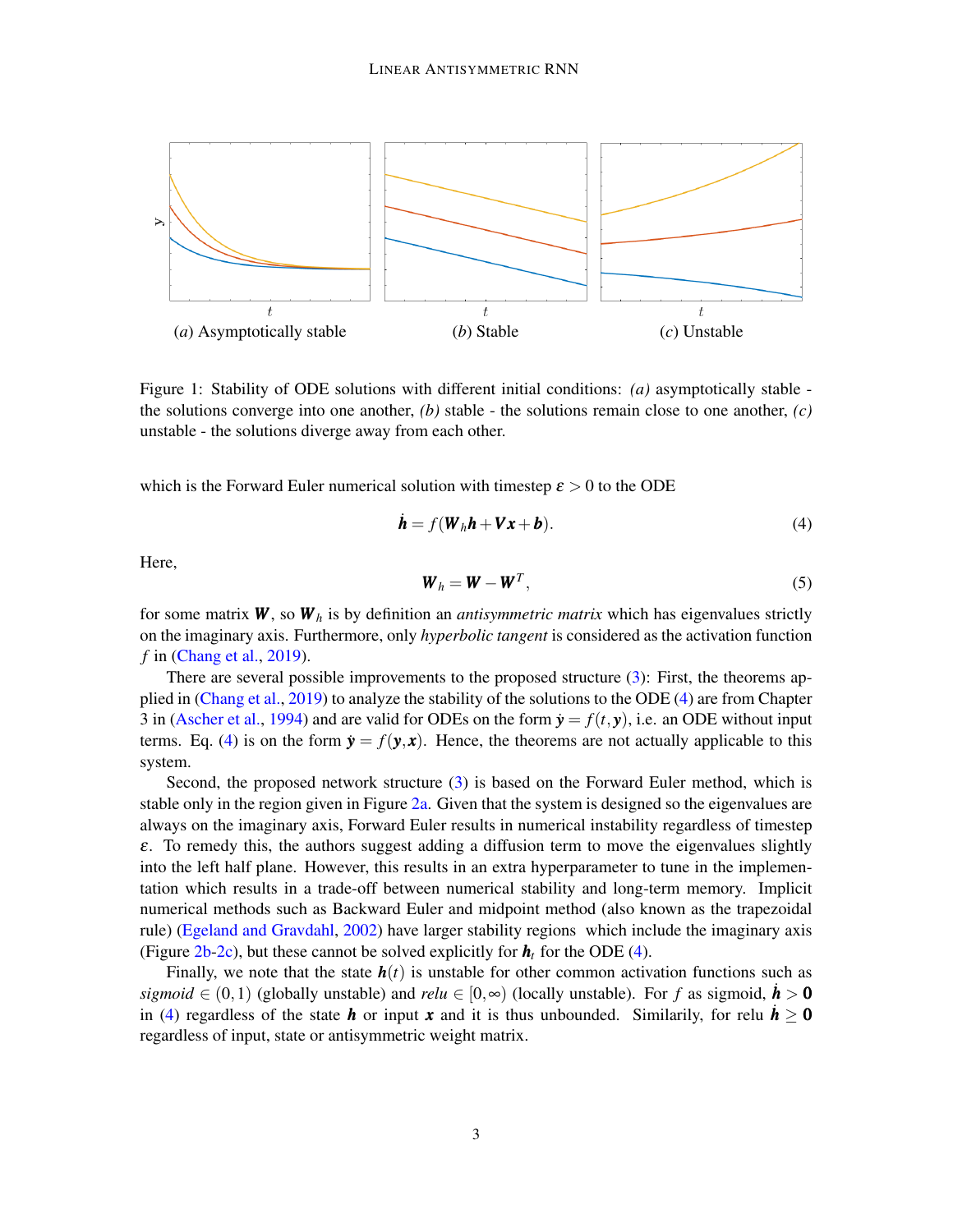<span id="page-3-1"></span>

<span id="page-3-2"></span>Figure 2: Stability region (blue) of various numerical methods. To ensure numerical stability,  $\epsilon \lambda_i$ must lie within the blue region for all eigenvectors  $\lambda_i$ . *(a)* Forward Euler method (explicit), *(b)* Backward Euler method (implicit) and *(c)* midpoint method (implicit).

#### <span id="page-3-0"></span>4. Linear Antisymmetric RNNs

This section introduces a new RNN structure, also based on an antisymmetric weight matrix, which improves the stability and numerical properties of the ARNN. We suggest basing the network structure on the ODE

<span id="page-3-4"></span><span id="page-3-3"></span>
$$
\dot{\boldsymbol{h}} = \boldsymbol{W}_h \boldsymbol{h} + f(\boldsymbol{V} \boldsymbol{x} + \boldsymbol{b}). \tag{6}
$$

This ODE is linear in the state  $h(t)$  and is therefore referred to as a Linear Antisymmetric RNN (LARNN). Consider first the long-term memory of this ODE. Note that [\(6\)](#page-3-4) is a Hammerstein system, which consists of a cascade of linear and nonlinear parts. Such systems are used for system identification and modeling [\(Mete et al.,](#page-8-9) [2016\)](#page-8-9). For two solutions  $h(t)$  and  $h(t)$  with non-equal initial conditions  $h(0)$  and  $h(0)$  presented with the same input  $x(t)$ ,

$$
\Delta \dot{\boldsymbol{h}} = \dot{\boldsymbol{h}} - \dot{\bar{\boldsymbol{h}}} = \boldsymbol{W}_h \boldsymbol{h} + f(\boldsymbol{V} \boldsymbol{x} + \boldsymbol{b}) - \boldsymbol{W}_h \bar{\boldsymbol{h}} - f(\boldsymbol{V} \boldsymbol{x} + \boldsymbol{b})
$$
  
=  $\boldsymbol{W}_h \Delta \boldsymbol{h}.$  (7)

We apply Theoreom 4.5 [\(Khalil,](#page-8-10) [2002\)](#page-8-10) to prove that the equilibrium point  $\Delta h = 0$  is stable. Since  $W_h \in \mathbb{R}^{n \times n}$  is antisymmetric, it is a normal operator over  $\mathbb{R}^n$  and all its eigenvalues satisfy  $Re(\lambda_i)$ 0. By applying the Spectral Theorem we can conclude that  $W_h$  has a full basis of (orthogonal) eigenvectors, so that for each  $\lambda_i$  its geometric multiplicity  $g_i$  equals the algebraic multiplicity  $q_i$ . Thus,  $\text{Rank}(\mathbf{W}_h - \lambda_i I) = n - Null(\mathbf{W}_h - \lambda_i I) = n - g_i = n - q_i$ , where the first equality comes from the Rank+Nullity Theorem. Thus,  $\Delta h = 0$  is stable [\(Khalil,](#page-8-10) [2002\)](#page-8-10).

For practical purposes, the hidden state of RNNs has initial condition  $h(0) = f(Vx(0) + b)$ . Thus, if the ODE [\(6\)](#page-3-4) is used as a basis for a RNN structure and two input sequences  $\mathbf{x}(t) \equiv \bar{\mathbf{x}}(t) \,\forall \, t \neq 0$ 0 are given to the network, we can conclude that the two solutions  $h(t)$  and  $h(t)$  will neither converge into one another (thereby infinitely preserving the memory of the initial state) nor diverge away from one another (thereby having a consistent memory where similar input sequences yield similar output).

Furthermore, since the ODE [\(6\)](#page-3-4) is linear in the state *h*, it is possible to apply implicit numerical methods to solve the ODE and thereby achieve a RNN layer structure which is numerically stable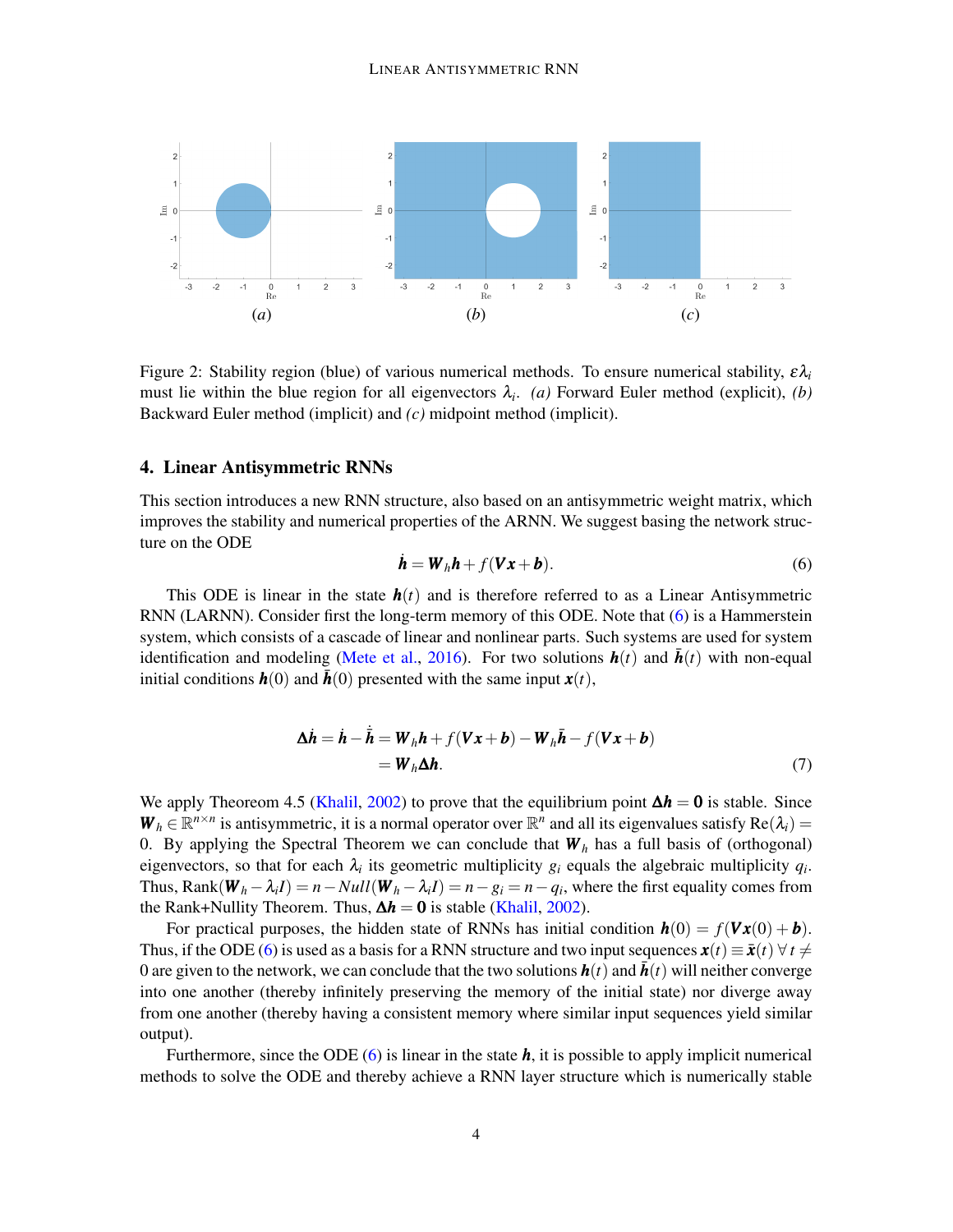also on the imaginary axis. We propose the following three structures:

<span id="page-4-3"></span><span id="page-4-2"></span><span id="page-4-1"></span>
$$
\boldsymbol{h}_t = (\boldsymbol{I} + \boldsymbol{\varepsilon} \boldsymbol{W}_h) \boldsymbol{h}_{t-1} + \boldsymbol{\varepsilon} f(\boldsymbol{V} \boldsymbol{x}_t + \boldsymbol{b}),
$$
\n(8)

$$
(\boldsymbol{I} - \boldsymbol{\varepsilon} \boldsymbol{W}_h) \boldsymbol{h}_t = \boldsymbol{h}_{t-1} + \boldsymbol{\varepsilon} f(\boldsymbol{V} \boldsymbol{x}_t + \boldsymbol{b}),
$$
\n(9)

$$
(\boldsymbol{I} - \frac{\boldsymbol{\varepsilon}}{2} \boldsymbol{W}_h) \boldsymbol{h}_t = (\boldsymbol{I} + \frac{\boldsymbol{\varepsilon}}{2} \boldsymbol{W}_h) \boldsymbol{h}_{t-1} + \varepsilon f(\boldsymbol{V} \boldsymbol{x}_t + \boldsymbol{b}),
$$
(10)

Eq. [\(8\)](#page-4-1) is based on the Forward Euler method and consequently suffers from numerical instability as  $(3)$ . On the other hand,  $(9)$ – $(10)$  are based on the Backward Euler and the implicit midpoint method, respectively, and are numerically stable. They do, however, require inversion of the lefthand side matrix (see Proposition 2). It is also possible to apply other numerical methods such as higher order Runge-Kutta. However, these lead to more complex and computationally heavy network structures. Also note that Backwards Euler method is known to be dissipative, whereas the implicit midpoint method, being a *symmetric* method, preserves orbits without the need for a diffusion term, [\(Hairer et al.,](#page-8-11) [2006\)](#page-8-11).

**Proposition 2** The  $\mathbb{R}^{n \times n}$  matrix

$$
\boldsymbol{I} + \delta \boldsymbol{W}_h \tag{11}
$$

*is always invertible for*  $\delta \in \mathbb{R}$ *.* 

**Proof** For  $\delta = 0$ , the expression is trivial. For  $\delta \neq 0$ , assume that  $(I + \delta W_h)$  is not invertible. Then  $\lambda = 0$  is a root of det( $\bm{I} + \delta \bm{W}_h - \lambda \bm{I}$ ) = det( $\delta \bm{W}_h - (\lambda - 1)\bm{I}$ ) =  $\delta^n$ det( $\bm{W}_h - \frac{(\lambda - 1)}{\delta}$  $\frac{-1}{\delta}I$ ). Thus,

$$
\det\left(\boldsymbol{W}_h-\left(-\frac{1}{\delta}\right)\boldsymbol{I}\right)=0,
$$

which implies that  $(-1/\delta) \in \mathbb{R}$  is an eigenvalue of  $W_h$ . However, by definition  $W_h$  only has eigenvalues on the imaginary axis. Thus, the matrix  $(I + \delta W_h)$  is invertible.

Finally, the solution of the ODE [\(6\)](#page-3-4) does not grow monotonically for sigmoid and relu activation functions since the feedback term  $W_h h$  is separate from the activation function. Proving input-tostate stability remains a topic for future work.

#### <span id="page-4-0"></span>5. Implementation and evaluation

The proposed architectures  $(8)-(10)$  $(8)-(10)$  $(8)-(10)$  have been implemented in Keras so that it can be readily adopted and tested by other users. This code will be released as open source in the near future.

The parameter  $\varepsilon > 0$  represents the timestep of the numerical methods and must be tuned as a hyperparameter. A small  $\varepsilon$  1) puts more weight on the current state  $h_i$  (the memory) relative to the new input  $x_i$ , 2) results in a more smooth evolution of  $h_i$  and 3) mitigates the effects of numerical instability if Forward Euler is applied as the numerical method  $(8)$ . In theory,  $\varepsilon$  can take any positive value, but if the LARNN is to represent a dynamic system knowledge about the dynamics, sampling frequency, signal noise, expected number/magnitude of outlier data and system time constants should be considered when choosing  $\varepsilon$ . Similarly, the increased computational complexity of [\(9\)](#page-4-2)-[\(10\)](#page-4-3) should be weighed against the numerical stability they provide.

In the remainder of this section we compare the performance of the proposed architectures  $(8)-(10)$  $(8)-(10)$  $(8)-(10)$ , the LSTM and the ARNN  $(3)$  on two cases of simulated timeseries data. In all cases,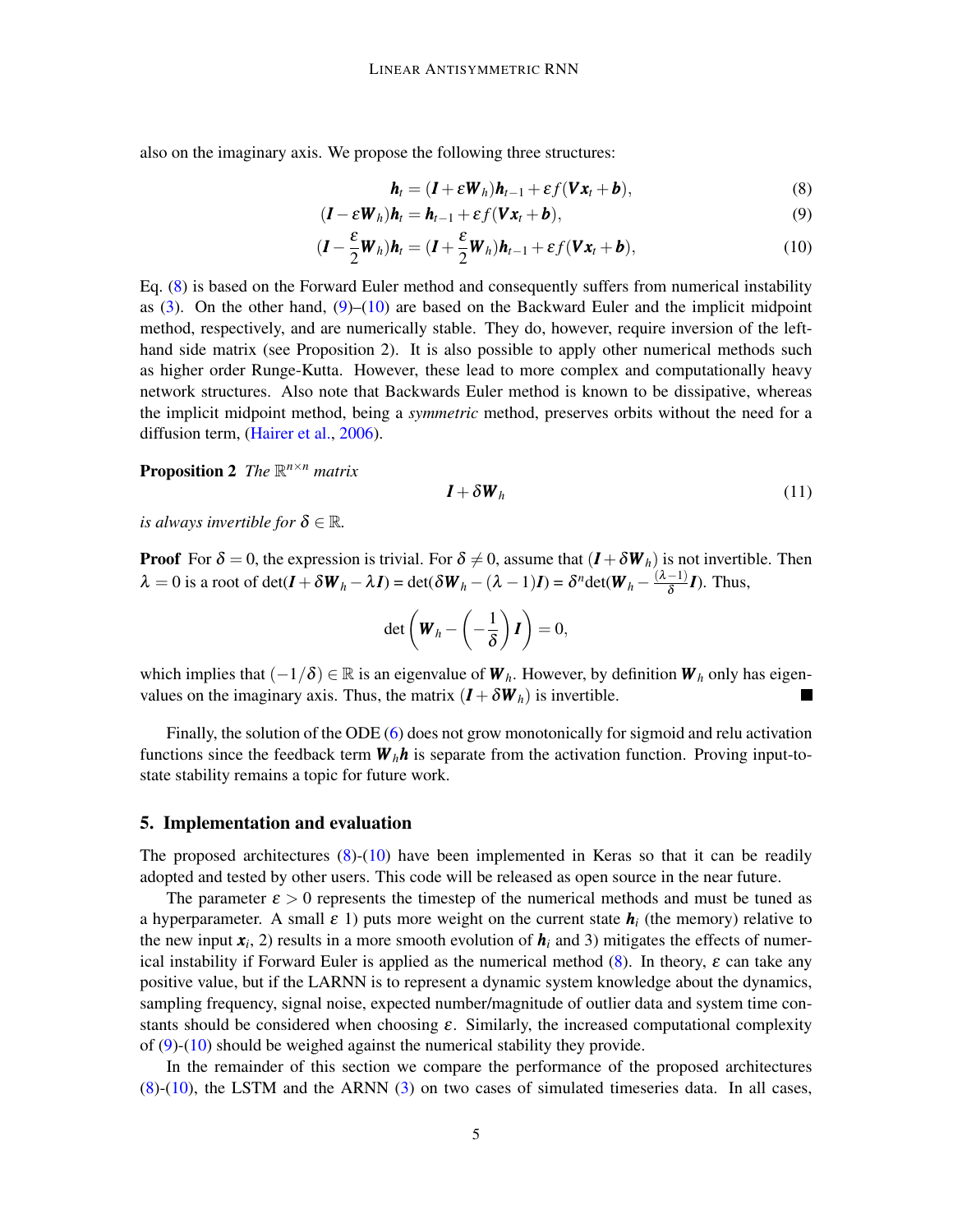<span id="page-5-0"></span>the networks have the same structure, specifically one recurrent layer (either LSTM, ARNN [\(3\)](#page-1-2) or LARNN [\(8\)](#page-4-1)-[\(10\)](#page-4-3)) of 32 units, one Dense (feedforward) layer of 8 units and relu activation function and finally a Dense layer of 1 unit and a linear activation function. Both cases have been run for tanh, sigmoid and relu as the activation function of the recurrent layer. For all networks, a mean square error loss and the Adam optimizer is applied. Furthermore, 80% of the data is used for training and 20% for testing. Hyperparameters for the two cases are given in Table [1.](#page-5-0)

|                         | Case 1 | Case 2         |
|-------------------------|--------|----------------|
| Steps in input sequence | 64     | 100            |
| Epochs                  | 80     | 200            |
| Batch size              | 64     | 64             |
| Learning rate           | 0.0005 | 0.001          |
| Timestep $\varepsilon$  | 0.05   | 0 <sub>1</sub> |

Table 1: Hyperparameters for the two testcases.

**Case 1** For this case, the network should predict the next value of a one-dimensional time series  $y(t)$  given a sequence of the 64 previous values. The data consists of 2000 data points and is given by

$$
y(t) = \sin(0.02t) + \sigma[0, 0.5).
$$
 (12)

Here,  $\sigma$  [a, b) represents noise from a uniform distribution over [a, b). The results are summarized in Table [2.](#page-5-1) For this test case, all network structures give a similar performance both on the training and test data. The training time for ARNN [\(3\)](#page-1-2) and LARNN using Forward Euler [\(8\)](#page-4-1) are similar, whereas the LARNN based on implicit methods  $(9)-(10)$  $(9)-(10)$  $(9)-(10)$  take longer to train due to the more complex structure. These are in the same order of magnitude as the LSTM. For illustrative purposes, the timeseries  $y(t)$  is plotted along with the predictions  $\hat{y}(t)$  of the LSTM and LARNN based on the midpoint method [\(10\)](#page-4-3) for the tanh activation function.

<span id="page-5-1"></span>

|             | Tanh  |       |       | <b>Sigmoid</b> |                                                                                                                      |       | Relu  |       |       |
|-------------|-------|-------|-------|----------------|----------------------------------------------------------------------------------------------------------------------|-------|-------|-------|-------|
|             |       |       |       |                | Train and test loss [10e-3] Train time Train and test loss [10e-3] Train time Train and test loss [10e-3] Train time |       |       |       |       |
| <b>LSTM</b> | 22.58 | 22,45 | 53,42 | 26,74          | 26,22                                                                                                                | 66,37 | 24,41 | 23,19 | 63,72 |
| <b>ARNN</b> | 26.05 | 25.00 | 20.55 | 25,71          | 25,33                                                                                                                | 34.74 | 22,03 | 21,09 | 28.08 |
| LARNN (FE)  | 22.62 | 22,00 | 20,41 | 23,20          | 23,02                                                                                                                | 30,93 | 27.27 | 24.11 | 25,19 |
| LARNN (BE)  | 23.51 | 22.68 | 51,85 | 21.80          | 21.55                                                                                                                | 57.14 | 22.20 | 20,94 | 61.40 |
| LARNN (MM)  | 22,35 | 21,51 | 58.18 | 21,52          | 21,30                                                                                                                | 67.10 | 23.06 | 21,50 | 60,80 |

Table 2: The train/test loss and training time in seconds for Case 1 with hyperparameters given by Tab. [1](#page-5-0) and various activation functions.

**Case 2** In case 2, the network should predict the next value of a one-dimensional time series  $y(t)$ given a sequence of the 100 previous values of another time series  $x(t)$ , which consists of  $N = 3000$ data points. The output  $y(t)$  is the sum of the first 32 values in the input sequence multiplied by a constant, i.e. the network must have a long-term memory to find the correct mapping between input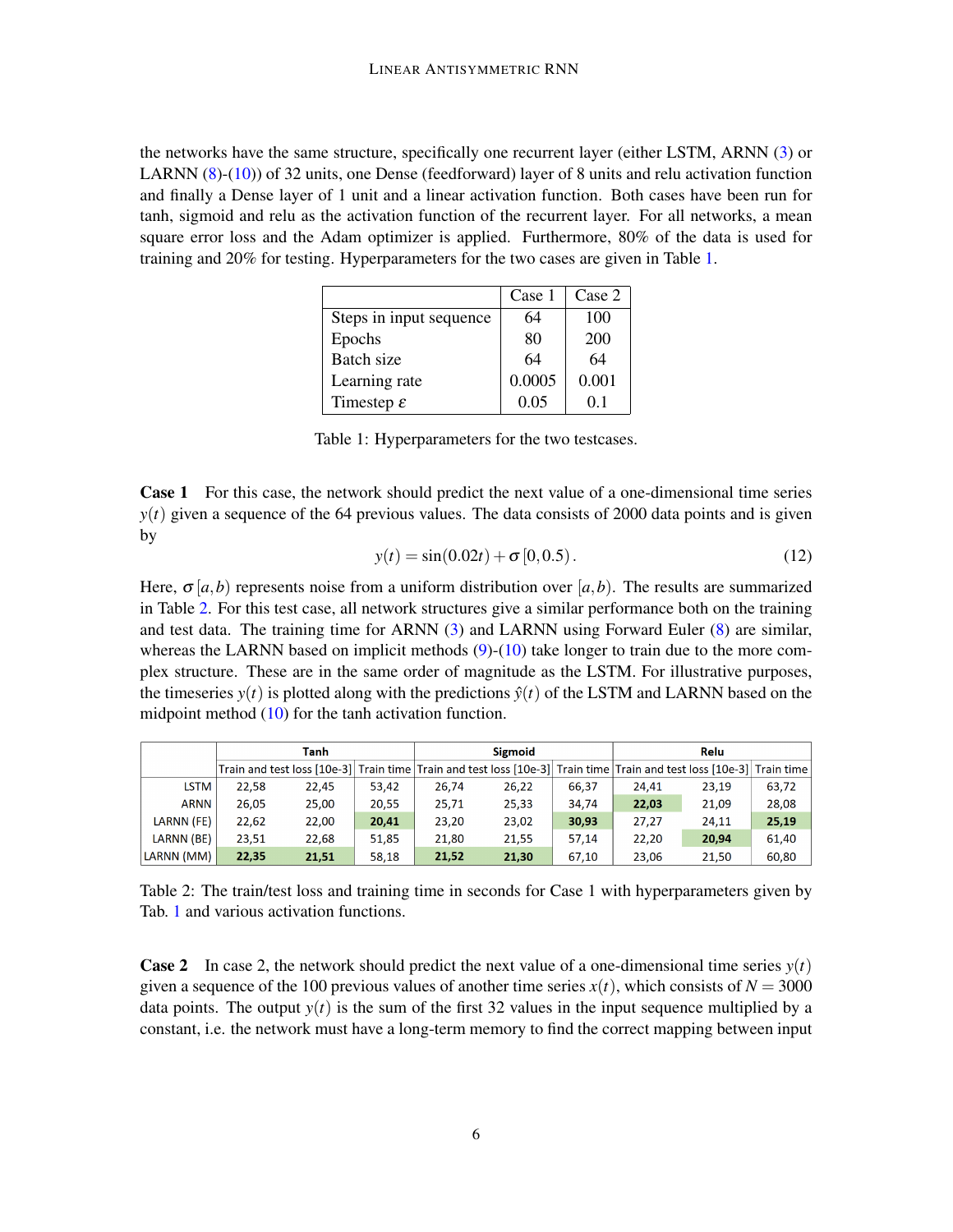

Figure 3: Actual timeseries  $y(t)$  and prediction  $\hat{y}(t)$  of the LSTM *(a)* and LARNN *(b)* based on the midpoint method [\(10\)](#page-4-3) and tanh activation function for Case 1. Training data and test data are separated by the black line. The two networks have a similar performance.

and output. This is motivated by one of the test cases in [\(Chang et al.,](#page-8-5) [2019\)](#page-8-5).

$$
x(t) = 0.03(t) \sin(0.15t) - 0.03(N - t) \cos(0.1t)
$$
  

$$
y(t) = 0.0002 \sum_{i=t-100}^{t-68} x(i)
$$
 (13)

Before training and testing, both  $x(t)$  and  $y(t)$  are scaled. This scaler is fitted so that the training data of both signals range between 0 and 1 and is then applied also to the test data. The results are summarized in Table [3.](#page-6-0) For hyperbolic tangent, all networks result in a similar performance, whereas for sigmoid and relu the LARNN have several orders of magnitude lower loss both on training and test data and outperforms the LSTM in particular. With regards to training time, the results from Case 1 are confirmed: Methods based on Forward Euler are faster whereas the structures based on implicit methods are slower and comparable to LSTM. For illustrative purposes, the timeseries  $y(t)$  is plotted along with the predictions  $\hat{y}(t)$  of the LSTM and LARNN based on the midpoint method [\(10\)](#page-4-3) for the relu activation function.

<span id="page-6-0"></span>

|             | Tanh |      |        | <b>Sigmoid</b>                                                                                                       |       |        | Relu   |         |        |
|-------------|------|------|--------|----------------------------------------------------------------------------------------------------------------------|-------|--------|--------|---------|--------|
|             |      |      |        | Train and test loss [10e-5] Train time Train and test loss [10e-5] Train time Train and test loss [10e-5] Train time |       |        |        |         |        |
| <b>LSTM</b> | 1.87 | 3.67 | 319.67 | 44.28                                                                                                                | 30.16 | 346.09 | 737.14 | 2294.17 | 313.79 |
| <b>ARNN</b> | 1.24 | 2.59 | 153.36 | 16,63                                                                                                                | 34,01 | 129,63 | 9.21   | 19,85   | 144.74 |
| LARNN (FE)  | 0.72 | 0.90 | 148.91 | 1,84                                                                                                                 | 2,53  | 146.80 | 0.52   | 2,88    | 133,27 |
| LARNN (BE)  | 0.07 | 0.30 | 280.99 | 0,16                                                                                                                 | 0.51  | 281.70 | 0.65   | 1,71    | 318.57 |
| LARNN (MM)  | 0.19 | 0.83 | 346,26 | 0.22                                                                                                                 | 0,51  | 324,55 | 0.11   | 0,54    | 355,73 |

Table 3: The train/test loss and training time in seconds for Case 2 with hyperparameters given by Tab. [1](#page-5-0) and various activation functions.

The above cases illustrate that the LARNN structures [\(8\)](#page-4-1)-[\(10\)](#page-4-3) perform better or equally well as the LSTM and ARNN in addition to having improved theoretical properties regarding stability and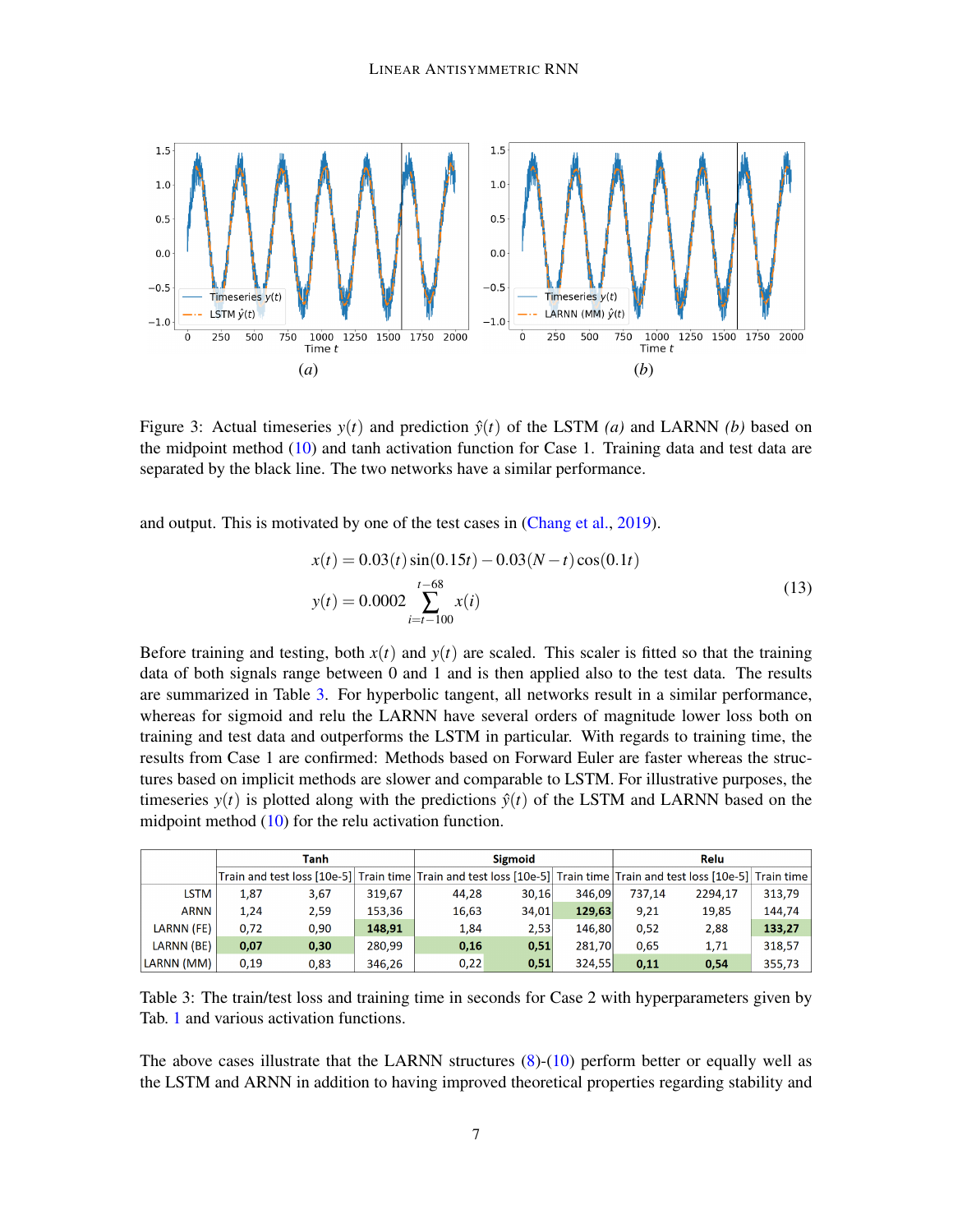

Figure 4: The timeseries  $y(t)$  (*a*) and the prediction error  $y(t) - \hat{y}(t)$  of the LSTM and LARNN *(b)* based on the midpoint method [\(10\)](#page-4-3) and relu activation function for Case 2. Training data and test data are separated by the black line in *(a)*. In this case, the LSTM has significantly worse performance.

long-term memory. It is worth noting that in some of the investigated exampled, the LSTM achieves a similar performance given longer training. Thus, if limited resources are available for training, the LARNN structure is preferable. Furthermore, although the ARNN [\(3\)](#page-1-2) and LARNN based on Forward Euler [\(3\)](#page-1-2) are subject to numerical instability, this effect will be small for small values of ε and/or short input sequences. Similarly, for practical purposes the state *h* for the ARNN will not be infinitely large in spite of being (globally and locally) unstable for sigmoid and relu activation functions. However, for cases with long input sequences and/or where the system dynamics and sampling frequency suggest a larger value for  $\varepsilon$ , the LARNN based on implicit methods [\(9\)](#page-4-2)-[\(10\)](#page-4-3) is recommended.

## <span id="page-7-0"></span>6. Conclusion

This paper presents the LARNN, which is a network structure specifically designed to ensure longterm memory of time series analysis. An ODE is designed and proven to have a stable solution, which corresponds to a long-term, consistent memory. The proposed network structures are based on numerical solutions to the ODE, using explicit (Forward Euler) or implicit (Backward Euler and midpoint method) approaches. The implicit methods ensure numerical stability, but result in a more complex network structure and require longer time to train given the same hyperparameters. Two test cases are investigated where the LARNN is compared to other recurrent network structures. In these cases, the LARNN performs equally well or better than the other networks.

## Acknowledgments

This work was supported by the industry partners Borregaard, Elkem, Hydro, Yara and the Research Council of Norway through the project TAPI: Towards Autonomy in Process Industries, project number 294544.